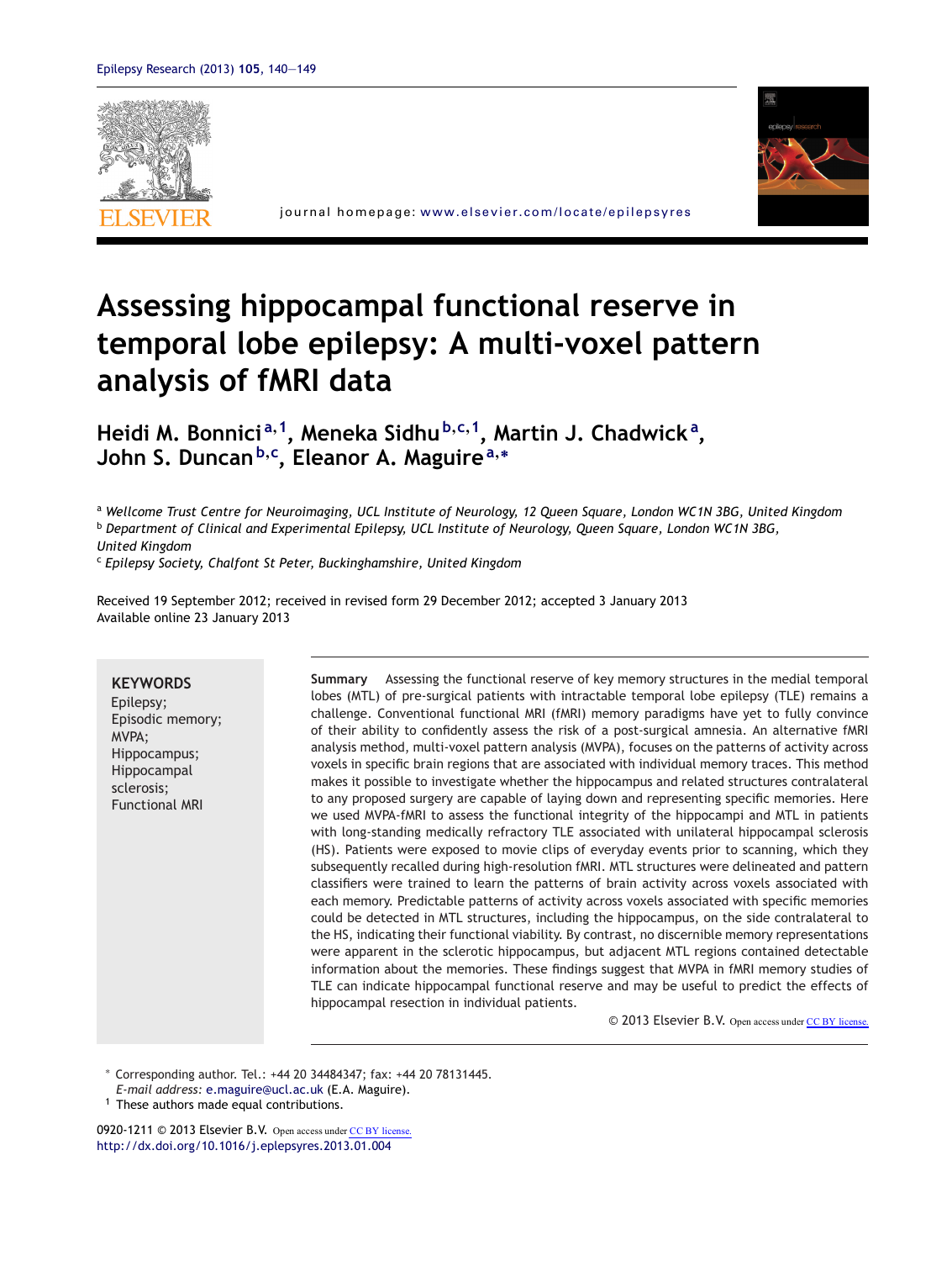## **Introduction**

Hippocampal sclerosis (HS) is a common substrate for refractory focal epilepsy ([Salmenpera](#page-9-0) [and](#page-9-0) [Duncan,](#page-9-0) [2005\).](#page-9-0) Surgical resection carries a 60—70% chance of an individual being seizure free and having improved quality of life ([Wiebe](#page-9-0) et [al.,](#page-9-0) [2001;](#page-9-0) [deTisi](#page-9-0) et [al.,](#page-9-0) [2011\)](#page-9-0) but brings cognitive risks, particularly to language and memory, if structures in the hemisphere contralateral to surgery are not fit for purpose [\(Scoville](#page-9-0) [and](#page-9-0) [Milner,](#page-9-0) [1957;](#page-9-0) [Baxendale,](#page-9-0) [1998\).](#page-9-0) For many years the Wada test (or intracarotid amobarbital procedure; [Wada,](#page-9-0) [1949\)](#page-9-0) was employed to help predict the risk of language impairment and amnesia following temporal lobe resection. However, the invasive nature of the Wada test and its methodological short-comings have prompted a significant decline in its use in recent years ([Loring](#page-9-0) et [al.,](#page-9-0) [1992;](#page-9-0) [Baxendale,](#page-9-0) [2000;](#page-9-0) [Baxendale](#page-9-0) et [al.,](#page-9-0) [2005\).](#page-9-0) In parallel, non-invasive functional MRI (fMRI) has been increasingly deployed to aid pre-surgical assessment of language dominance and memory ([Baxendale,](#page-8-0) [2002;](#page-8-0) [Rausch,](#page-8-0) [2002;](#page-8-0) [Binder](#page-8-0) et [al.,](#page-8-0) [2008;](#page-8-0) [Powell](#page-8-0) et [al.,](#page-8-0) [2008;](#page-8-0) [Duncan,](#page-8-0) [2009\).](#page-8-0)

fMRI is a reliable means of lateralising expressive language dominance in pre-surgical temporal lobe epilepsy patients ([Baxendale,](#page-8-0) [2002;](#page-8-0) [Salmenpera](#page-8-0) [and](#page-8-0) [Duncan,](#page-8-0) [2005;](#page-8-0) [Duncan,](#page-8-0) [2009\).](#page-8-0) However, assessing the functional integrity and reserve of critical memory structures such as the hippocampus is more difficult ([Baxendale,](#page-8-0) [2002;](#page-8-0) [Loring,](#page-8-0) [2005;](#page-8-0) [Jones-Gotman,](#page-8-0) [2005;](#page-8-0) [Jones-Gotman](#page-8-0) et [al.,](#page-8-0) [2008;](#page-8-0) [Baxendale](#page-8-0) [and](#page-8-0) [Thompson,](#page-8-0) [2010;](#page-8-0) [Bonnelli](#page-8-0) et [al.,](#page-8-0) [2010\).](#page-8-0) This partly stems from the mass-univariate approach that is typically employed in fMRI studies. This involves creating a model of the experimental design that is fitted to the fMRI BOLD response at each voxel independently, the aim being to find activity in voxels that consistently shows a relationship with the experimental design, averaged over numerous trials. This method is highly effective for investigating many types of brain function, but is generally insensitive to finegrained levels of representation such as individual memory traces. Thus, in the case of memory, one cannot know for certain that activation truly signals a brain region's capacity to represent individual memories.

In recent years an alternative analysis approach has emerged which exploits the intrinsically multivariate nature of fMRI data. This is motivated by the view that there may be information present in the distributed patterns of activation across voxels that is missed when looking at each voxel independently as in the mass-univariate method ([Haynes](#page-9-0) [and](#page-9-0) [Rees,](#page-9-0) [2006;](#page-9-0) [Norman](#page-9-0) et [al.,](#page-9-0) [2006\).](#page-9-0) This multivariate approach is commonly known as multi-voxel pattern analysis (MVPA), or decoding. It involves training a support vector machine (SVM) classifier to recognise the patterns of activity across voxels associated with particular stimuli (e.g. specific memories). The classifier is then applied to a previously unseen portion of the data that was not used for training. If the classifier is successful at predicting (or decoding) which particular memory was being recalled in this test data set, this indicates that there is information about that memory represented in the brain region where the pattern of voxels was successfully identified. MVPA therefore affords the opportunity to examine the neural substrates of specific memory traces in individual participants, localised to brain regions of interest. Recent studies in healthy subjects have documented the power of this method for investigating

neural information at the level of individual memory representations (reviewed in [Rissman](#page-9-0) [and](#page-9-0) [Wagner,](#page-9-0) [2012\).](#page-9-0) A number of these studies specifically focused on the hippocampus and surrounding medial temporal lobes (MTL) and successfully interrogated their capacity to represent various types of memory ([Hassabis](#page-9-0) et [al.,](#page-9-0) [2009;](#page-9-0) [Chadwick](#page-9-0) et [al.,](#page-9-0) [2010,](#page-9-0) [2011,](#page-9-0) [2012;](#page-9-0) [Bonnici](#page-9-0) et [al.,](#page-9-0) [2012\).](#page-9-0)

The ability to establish the functional capacity of the contralesional medial temporal lobe to sustain specific memories on an individual patient level has clear implications for surgical planning. Here we describe a novel approach of decoding specific neural signatures of memory representations within the medial temporal lobes using MVPA-fMRI in patients with TLE. Initially, we sought to ascertain whether this approach would provide results that were concordant with established clinical features in individuals with well-defined unilateral HS and memory profiles concordant with the laterality of their pathology. If MVPA has potential utility in the context of TLE, we would expect the classifier operating on voxels in the sclerotic hippocampus to perform at chance, as viable memory traces are unlikely to be laid down there. By contrast, the contralesional hippocampus should contain memory representations that a classifier can detect.

We employed a paradigm devised by [Chadwick](#page-8-0) et [al.](#page-8-0) [\(2010\)](#page-8-0) in which participants viewed three short movies of everyday events prior to scanning, and then recalled them during high-resolution fMRI. This task had a number of advantages for our purpose; the memories involved were realistic and close to the experiences of day-to-day life, all participants were exposed to the same events permitting greater experimental control, and the task was simple and suitable for a range of abilities. Most importantly, this task revealed that decodable information about the memories was present bilaterally within the hippocampi, entorhinal/perirhinal and parahippocampal cortices in healthy subjects, making it suitable for use in individuals with both left and right HS. We therefore tested the hypothesis that the contralesional hippocampus and MTL would show the same pattern of findings as in the healthy controls [\(Chadwick](#page-8-0) et [al.,](#page-8-0) [2010\)](#page-8-0) while results for the sclerotic hippocampus would be at chance.

# **Methods**

## **Participants**

This study was approved by the National Hospital for Neurology and Neurosurgery and the Institute of Neurology Joint Research Ethics Committee, and written informed consent was obtained from all participants, in line with the Declaration of Helsinki. Ten patients (8 female; 9 right handed) with a median age of 41 years, interquartile range 16.75, took part ([Table](#page-2-0) 1). All had long-standing medically refractory TLE associated with unilateral HS, which had been identified on 3T structural MRI scans following qualitative assessment by expert neuroradiologists and quantification of hippocampal volumes and T2 relaxation times showing unilateral HS and apparently normal contralateral MTL structures. Nine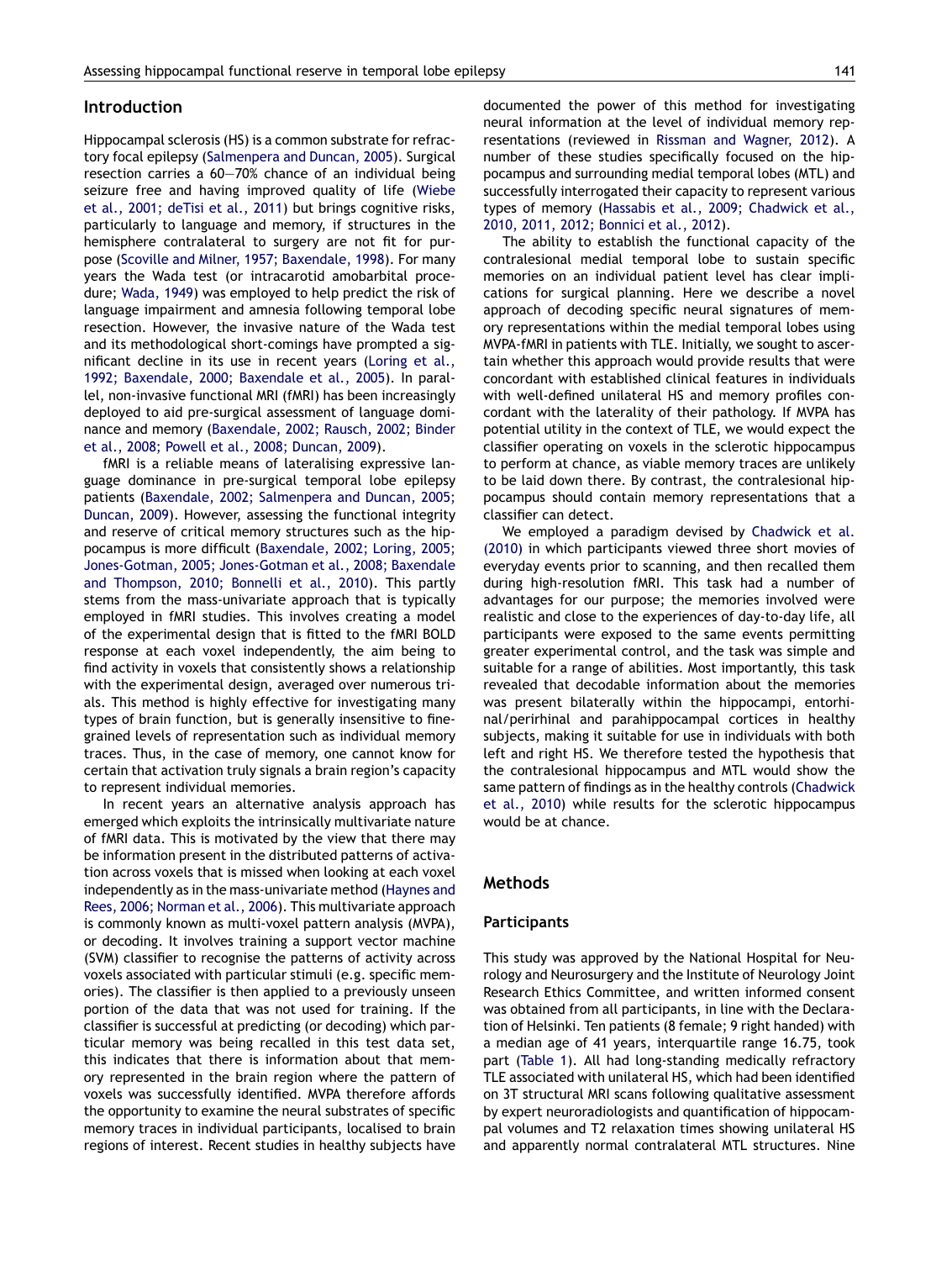| ID             |   |    |              | Gender Age (yrs) H'ess Cognitive summary <sup>a</sup>               | Age at onset<br>(yrs) | Duration<br>(yrs) | <b>MRI</b> | Seizure type and<br>frequency                                        |
|----------------|---|----|--------------|---------------------------------------------------------------------|-----------------------|-------------------|------------|----------------------------------------------------------------------|
| 1              | F | 41 | $\mathsf{R}$ | IQ low average; verbal mem<br>imp; visual mem average               | 32                    | 9                 | <b>LHS</b> | CPS: $2-3/month;$<br>SGS: 2/month                                    |
| $\overline{2}$ | F | 51 | $\mathsf{R}$ | IQ average; verbal mem<br>average; visual mem above<br>average      | 20                    | 31                | <b>LHS</b> | CPS: 1/year; SGS: 2 in<br>the past                                   |
| 3              | M | 20 | L            | IQ average; verbal mem<br>average; visual mem<br>average            | 13                    | $\overline{7}$    | <b>LHS</b> | CPS: $4-8/month$ ;<br>SGS: 2/year                                    |
| $\overline{4}$ | F | 55 | $\mathsf{R}$ | IQ average; verbal mem<br>borderline imp; visual mem<br>low average | 14                    | 41                | <b>LHS</b> | CPS: 2/week; SGS:<br>$2$ /year                                       |
| 5              | F | 42 | $\mathsf{R}$ | IQ average; verbal mem<br>imp; visual mem low<br>average            | 11                    | 31                | <b>LHS</b> | $CPS: 3-4/month$                                                     |
| 6              | M | 29 | R            | IQ average; verbal mem<br>imp; visual mem average                   | 6                     | 23                | <b>LHS</b> | CPS: 1/month; SPS:<br>1/month; SGS: 1/year                           |
| $\overline{7}$ | F | 44 | $\mathsf{R}$ | IQ low average; verbal mem<br>imp; visual mem above<br>average      | 18                    | 26                | <b>LHS</b> | Previously CPS:<br>$2 - 3$ /month;<br>currently controlled<br>on AED |
| 8              | F | 52 | $\mathsf{R}$ | Chose not to attend for<br>cognitive testing                        | 12                    | 40                | <b>LHS</b> | CPS: 1/month; SGS:<br>$1/\text{year}$                                |
| 9              | F | 50 | $\mathsf{R}$ | IQ average; verbal mem<br>imp; visual mem above<br>average          | 35                    | 15                | <b>LHS</b> | CPS: 16/month; SGS:<br>$2$ /year                                     |
| 10             | F | 37 | $\mathsf{R}$ | IQ average; verbal mem low<br>average; visual mem imp               | $\overline{2}$        | 35                | <b>RHS</b> | CPS: 4-6/month; SGS<br>$S: 2/\gamma$ ear                             |

<span id="page-2-0"></span>**Table 1** Summary of patient details.

yrs = years; H'ess = handedness; R = right; L = left; imp = impaired; mem = memory; LHS = left hippocampal sclerosis; RHS = right hippocampal sclerosis; CPS = complex partial seizure; SGS = secondarily generalised tonic—clonic seizure; SPS = simple partial seizure; AED = anti-epileptic drugs.

 $a$  Impaired = <2nd percentile; borderline impaired = 2nd-9th percentile; low average = 10th-24th percentile; average = 25th-75th percentile; above average = 76th—90th percentile; superior = 91st + percentile. See ''Methods'' section for details of specific neuropsychological tests.

individuals had left HS, and one had right HS, and all were taking anti-epileptic medication at the time of the study.

Neuropsychological assessment (Table 1) showed that their overall intellectual level was low average or average (WASI-III; [Wechsler,](#page-9-0) [1997\).](#page-9-0) Three patients with left HS had some mild word-finding difficulties (Graded Naming Test; [McKenna](#page-9-0) [and](#page-9-0) [Warrington,](#page-9-0) [2007\),](#page-9-0) but all could read proficiently and readily comprehended and complied with the task instructions. Executive function (The Weigl Colour-Form Sorting Test; [Weigl,](#page-9-0) [1927\)](#page-9-0) and visual perception (subtests from the Visual Object Space Perception Battery; [Warrington](#page-9-0) [and](#page-9-0) [James,](#page-9-0) [1991\)](#page-9-0) were within the average range. Memory (recall and recognition; visual and verbal) was assessed using several British-normed tests: the BMIPB ([Coughlan](#page-8-0) et [al.,](#page-8-0) [2007\),](#page-8-0) the Camden Memory Tests [\(Warrington,](#page-9-0) [1996\),](#page-9-0) and the Recognition Memory Tests ([Warrington,](#page-9-0) [1984\).](#page-9-0) In general memory scores echoed the laterality of pathology, i.e. impaired or weaker verbal compared to visual memory in patients with left HS, and the opposite pattern in the patient with right HS (Table 1).

Our main interest was in comparing the affected MTL with the contralesional MTL within subjects, with patients

effectively acting as their own controls. In this way it was possible to control completely for factors such as age, IQ, seizure history and medication regimen. However, in order to establish how the patients performed more generally, we also compared their fMRI data to a group of healthy control participants (also *n* = 10; six female; mean age 21.1 years, SD 1.8) who had performed the same task, in the same scanner using the same scanning parameters, and data analysis method. These control participants also gave informed written consent to participation in accordance with the local research ethics committee, and their data have been reported previously (see [Chadwick](#page-8-0) et [al.,](#page-8-0) [2010\).](#page-8-0)

#### **Pre-scan training**

The experimental protocol was the same as that employed by [Chadwick](#page-8-0) et [al.](#page-8-0) [\(2010\),](#page-8-0) and the key features are reprised here for convenience. During a pre-scan training period, a patient viewed three film clips of everyday events. Each clip was 7 s long and featured a woman (a different one in each clip) carrying out a short series of actions. The films were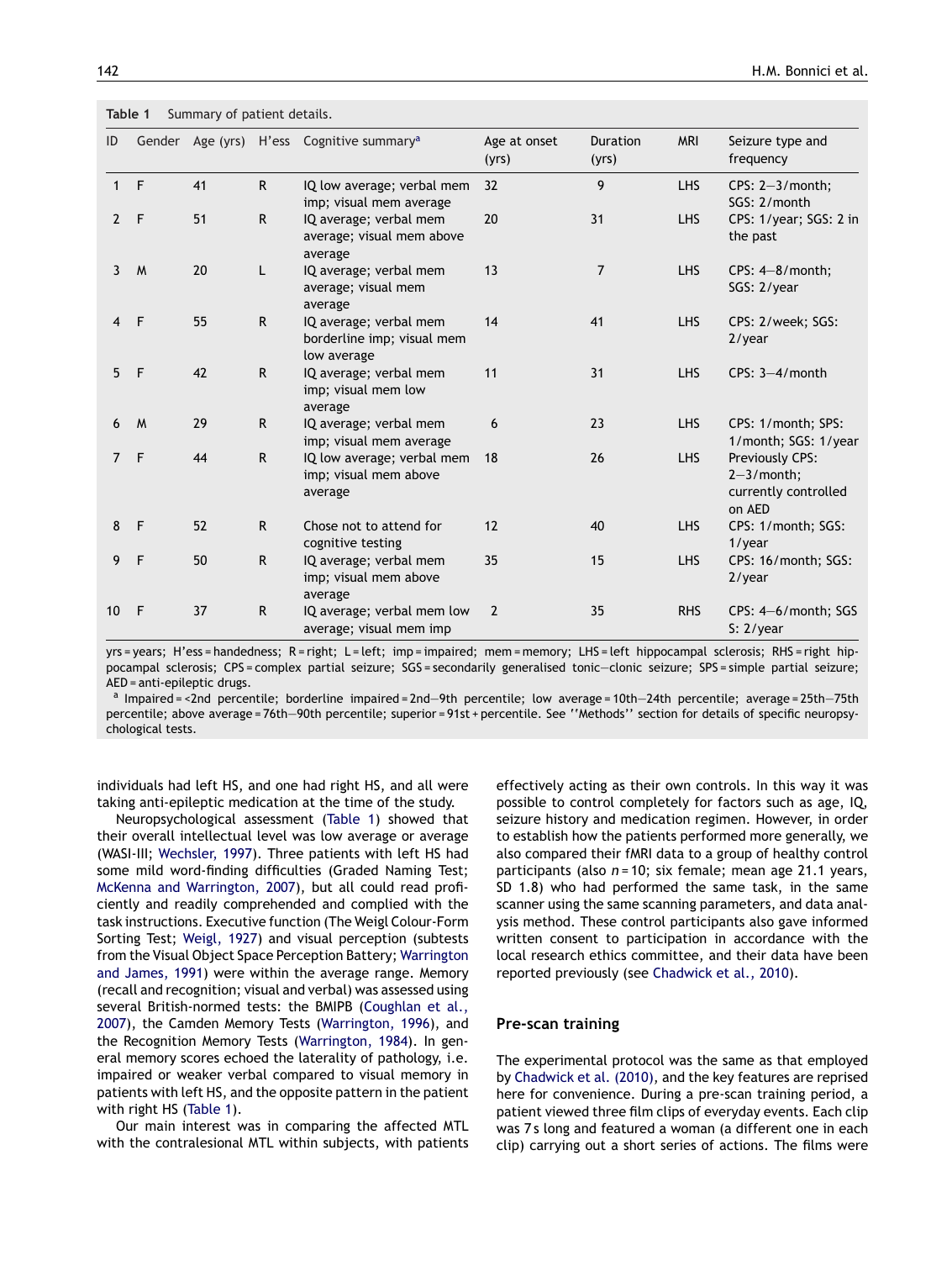



**Figure 1** The experimental protocol. (A) Still photographs taken from one of the film clips viewed during pre-scan training. The clip depicted a woman taking a drink from a disposable coffee cup and then putting it in a bin (trashcan). (B) Timeline of an example trial during fMRI scanning.

shot outdoors in three different urban settings. These stimuli ensured that memories would be episodic-like in nature, and that all participants recalled the same set of memories. One clip featured a woman taking a letter out of her handbag, posting it in a post box (mailbox), and then walking off. Another clip featured a woman taking a drink from a disposable coffee cup, putting the cup in a rubbish bin (trashcan), and then walking off (Fig. 1A). The final clip featured a woman picking up a bicycle that was leaning against some railings, adjusting her helmet and walking off with the bicycle. Patients viewed each clip 15 times and practiced recalling them as vividly as possible and within the 7 s timeframe. Patients were also trained on a rating procedure where they evaluated each recall period for the level of vividness as well as how consistent the recall had been relative to previous recollections of the same memory. This practice period therefore ensured that the memory traces for the three movies were stable before going into the scanner, a prerequisite for the subsequent MVPA analysis.

# **Scanning task**

During scanning patients recalled each movie twenty times in a pseudo-random order, ensuring that the same memory was not repeated two or more times in a row. On each trial (see Fig. 1B) the patient viewed a cue on screen indicating which of the three film events they should recall. Patients were instructed not to begin the recall process until the cue to close their eyes and recall appeared. To ensure the patients were concentrating, and that the recall approximated the original 7s length of a clip, the patient had to press a button (using a scanner-compatible button-box) when they had finished recalling the clip. If the button was pushed too soon (<5.5 s) or they failed to push it within 10 s then a tone would sound, and a message would appear for 1.5 s indicating that their recall had been too fast or too slow. Any such trials were excluded from the subsequent analysis. If the patient pressed the button between 5.5 and 10s, a fixation cross appeared onscreen for 1.5s. Patients were trained to open their eyes as soon as they had pressed the button or if they heard the tone. Following this, the patient was required to provide ratings about the preceding recall trial using the button-box, just as they had been trained to do during the pre-scan training session. First, they rated how vivid the preceding recall trial was (scale: 1—5, where 1 was not vivid at all, and 5 was very vivid). Second, they rated how accurately the recalled memory reflected the actual film clip (scale: 1—5, where 1 was not accurate at all, and 5 was very accurate). Any trials where a participant recorded a rating of less than 3 were excluded from the subsequent analysis. Following the ratings, participants rested for 4s before starting the next trial. Once excluded trials were discounted (and similar to the control data in [Chadwick](#page-8-0) et [al.,](#page-8-0) [2010\),](#page-8-0) this resulted in an average of 12.3 (SD 1.34) trials for memory 1, 12.5 (SD 2.42) trials for memory 2 and 12.9 (SD 1.97) trials for memory 3 making an average of 36 trials in total per patient being entered into the MVPA analysis.

#### **Data acquisition**

Using high-resolution fMRI [\(Carr](#page-8-0) et [al.,](#page-8-0) [2010\),](#page-8-0) we acquired data in a limited volume focussing on the medial temporal lobe, particularly the hippocampus entorhinal/perirhinal and posterior parahippocampal cortices. A 3T Magnetom Allegra head only MRI scanner (Siemens Healthcare, Erlangen, Germany) operated with the standard transmit-receive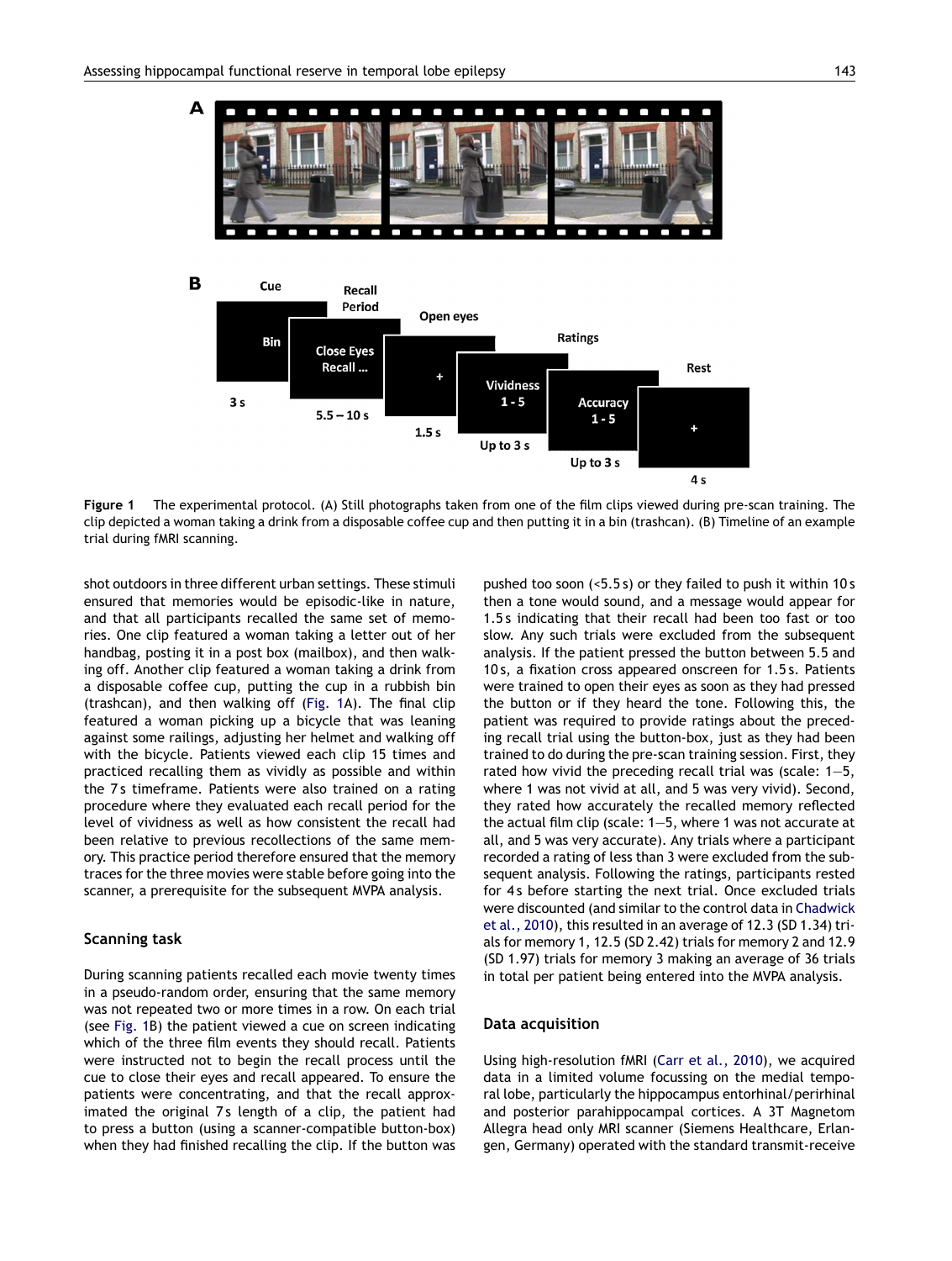head coil was used to acquire the functional data with a T2\* weighted single-shot echo-planar imaging (EPI) sequence in a single session (in-plane resolution =  $1.5$  mm  $\times$   $1.5$  mm; matrix =  $128 \times 128$ ; field of view = 192 mm  $\times$  192 mm; 35 slices acquired in interleaved order; slice thickness = 1.5 mm with no gap between slices; echo time TE = 30 ms; asymmetric echo shifted forward by 26 phase-encoding (PE) lines; echo spacing = 560  $\mu$ s; repetition time TR = 3.5 s; flip angle  $\alpha$  = 90°). All data were acquired at 0° angle in the anterior-posterior axis. An isotropic voxel size of 1.5 mm  $\times$  1.5 mm  $\times$  1.5 mm was chosen for an optimal tradeoff between BOLD sensitivity and spatial resolution. Further, the isotropic voxel dimension reduced re-sampling artefacts when applying motion correction. To ensure optimal data quality, images were reconstructed online and underwent online quality assurance [\(Weiskopf](#page-9-0) et [al.,](#page-9-0) [2007\).](#page-9-0) For distortion correction [\(Hutton](#page-9-0) et [al.,](#page-9-0) [2002\),](#page-9-0) field maps were acquired with the standard manufacturer's double echo gradient echo field map sequence (TE = 10.0 and 12.46 ms, TR 1020 ms; matrix size,  $64 \times 64$ ), using 64 slices covering the whole head (voxel size  $3 \text{ mm} \times 3 \text{ mm} \times 3 \text{ mm}$ ). In addition to the functional scans, a whole brain T1 weighted 3D FLASH sequence was acquired with a resolution of 1 mm  $\times$  1 mm  $\times$  1 mm. A T1-weighted high-resolution 3D modified driven equilibrium Fourier transform whole-brain structural MRI scan was acquired for each patient after the main scanning session with 1 mm isotropic resolution [\(Deichmann](#page-8-0) et [al.,](#page-8-0) [2004\).](#page-8-0)

### **Region of interest (ROI) segmentation**

Given our specific interest in the hippocampus and medial temporal lobes, manual segmentation of the hippocampus (HC), entorhinal/perirhinal cortex (EPC, combined) and parahippocampal cortex (PHC) was performed using ITK-SNAP [\(Yushkevich](#page-9-0) et [al.,](#page-9-0) [2006](#page-9-0) — [www.itksnap.org\)](http://www.itksnap.org/) using the 1 mm  $\times$  1 mm  $\times$  1 mm T1 structural images (see example in [Fig.](#page-5-0) 2). Hippocampal anatomy was identified using the Duvernoy hippocampus atlas [\(Duvernoy,](#page-9-0) [2005\).](#page-9-0) The entorhinal/perirhinal cortex and parahippocampal cortex were segmented according to the protocol described by [Insausti](#page-9-0) et [al.](#page-9-0) [\(1998\).](#page-9-0) Author HMB performed the segmentations, and inter-rater reliability was calculated on a random selection of four patient scans which had also been segmented by author MS. The Dice overlap metrics [\(Dice,](#page-8-0) [1945\)](#page-8-0) were as follows: HC 0.81, EPC 0.63, PHC 0.60. Mean volumes (in cubic mm) and standard deviations (SD) for the ROIs in the left (L) and right (R) MTL in the group of nine LHS patients were as follows: HCL 2435.11 (SD 467.94), HCR 3415.89 (453.01), EPCL 3085.33 (453.01), EPCR 3159.33 (326.71), PHCL 1591.22 (386), and PHCR 1543.56 (272.99). A repeated measures ANOVA revealed a significant hemisphere by region interaction (*F* = 24.37, *p* < 0.0001). Further investigation of this effect using paired *t*-tests confirmed that a volume difference between the left and right hippocampus drove this result  $(t = -6.06, p < 0.0001)$  with the right hippocampal volume greater than the left. There were no differences in volume between the left and right sides for the other MTL structures (EPC: *t* = −1.07, *p* = 0.32; PHC: *t* = 0.42; *p* = 0.69). For the patient with right HS, the hippocampal volume difference was also apparent, but with the left greater than the right: HCL 3503, HCR 2059, EPCL 2569, EPCR 2956, PHCL 1297, and PHCR 1433.

#### **Image pre-processing**

Pre-processing of the fMRI data was performed using SPM8 [\(www.fil.ion.ucl.ac.uk](http://www.fil.ion.ucl.ac.uk/)/SPM). The first six EPI volumes were discarded to allow for T1 equilibration effects ([Frackowiak](#page-9-0) et [al.,](#page-9-0) [2004\).](#page-9-0) The remaining EPI images were then realigned to correct for motion effects, and minimally smoothed with a 3 mm FWHM Gaussian kernel. A linear detrend was run on the images to remove any noise due to scanner drift [\(LaConte](#page-9-0) et [al.,](#page-9-0) [2005\).](#page-9-0) Next the data were convolved with the canonical haemodynamic response function (HRF) to increase the signal-to-noise ratio [\(Frackowiak](#page-9-0) et [al.,](#page-9-0) [2004\).](#page-9-0) This HRF convolution effectively doubled the natural BOLD signal delay, giving a total delay of approximately 12 s. To compensate for this delay, all onset times were shifted forward in time by three volumes, yielding the best approximation to the 12 s delay given a TR of 3.5 s and rounding to the nearest volume [\(Duda](#page-9-0) et [al.,](#page-9-0) [2001\).](#page-9-0) Functional volumes were extracted from the vivid recall period of each trial, leading to a total of four functional volumes per trial.

#### **Multi-voxel pattern analysis**

A support vector machine classifier was created for each region of interest. Each classifier was trained on a portion of the fMRI data relating to the three episodic memories and then tested on an independent set of instances of these memories. We used a standard MVPA procedure that has been described elsewhere [\(Chadwick](#page-8-0) et [al.,](#page-8-0) [2010;](#page-8-0) [Bonnici](#page-8-0) et [al.,](#page-8-0) [2012;](#page-8-0) for an in-depth review of MVPA in the hippocampus see [Chadwick](#page-8-0) et [al.,](#page-8-0) [2012\).](#page-8-0) Briefly, the overall classification procedure involved splitting the fMRI data into two segments: a ''training'' set used to train a classifier with fixed regularisation hyperparameter *C* = 1, in order to identify response patterns related to the memories being discriminated, and a ''test'' set used to independently test the classification performance ([Duda](#page-9-0) et [al.,](#page-9-0) [2001\),](#page-9-0) using a cross-validation procedure. We used a standard *k*-fold crossvalidation testing regime wherein *k* equalled the number of experimental trials, with the data from each trial set aside in turn as the test data, and the remaining data used as the training set. This therefore generated *k* sets of SVM training and test sets which produced an overall classification accuracy from the proportion of correct classification ''guesses'' across all *k* folds of the cross-validation. The classification was performed using the LIBSVM implementation [\(Chang](#page-8-0) [and](#page-8-0) [Lin,](#page-8-0) [2011\).](#page-8-0)

Prior to multivariate classification, feature selection [\(Guyon](#page-9-0) [and](#page-9-0) [Elisseeff,](#page-9-0) [2003\)](#page-9-0) was performed on the data from the training set (thereby ensuring that this step was fully independent from final classification, which is critical for avoiding ''double-dipping'' — [Kriegeskorte](#page-9-0) et [al.,](#page-9-0) [2009\).](#page-9-0) The purpose of feature selection is to reduce the set of features (in this case, voxels) in a dataset to those most likely to carry relevant information. This is effectively the same as removing voxels most likely to carry noise, and is a way of increasing the signal-to-noise ratio. This was conducted using a standard multivariate searchlight strategy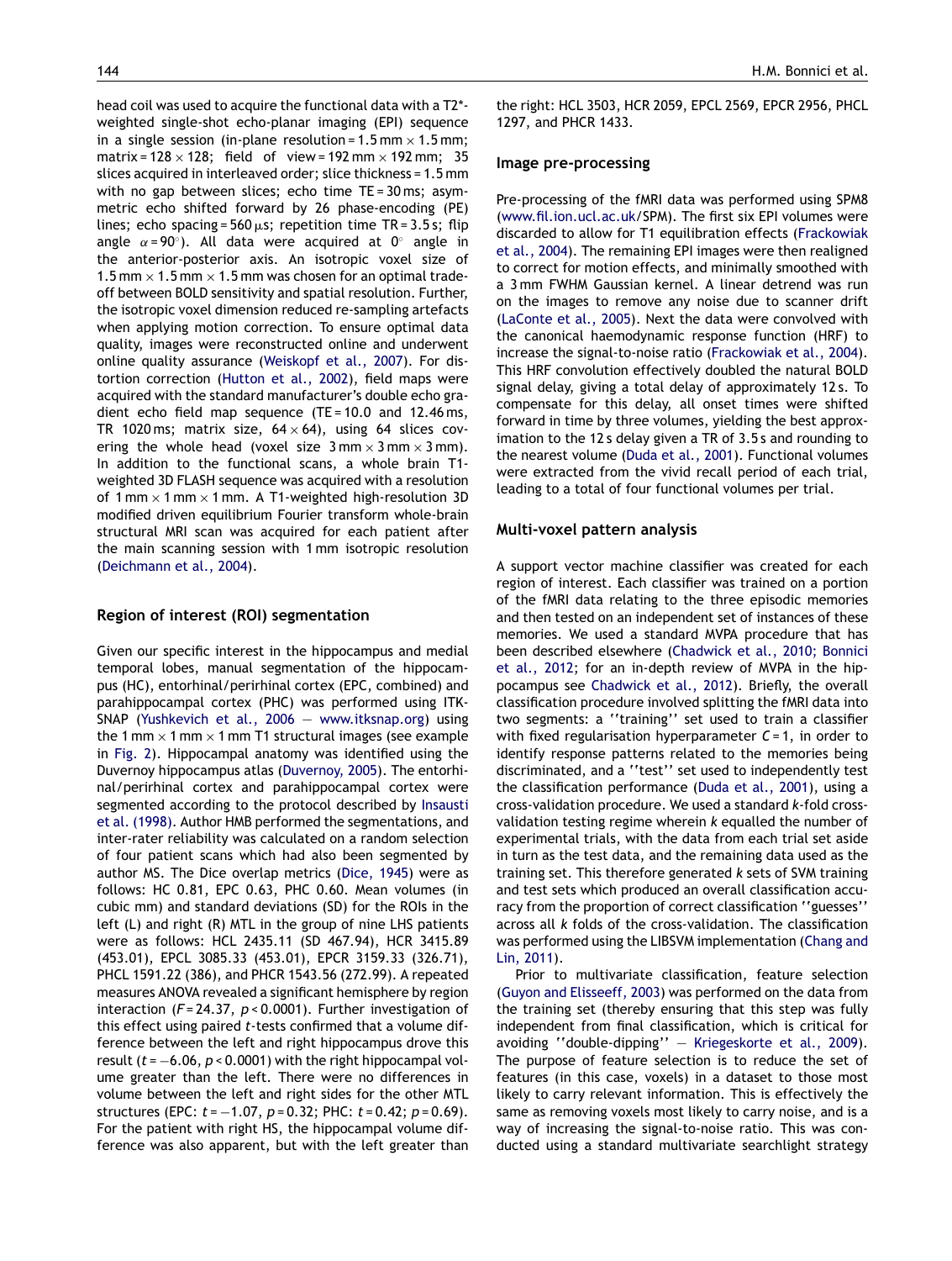<span id="page-5-0"></span>

**Figure 2** Brain regions of interest. The top panel shows sagittal views through the left and right hemispheres, and the lower panel a coronal section, from the structural MRI scan of one of the patients with left HS; L=left side of the brain, R=right side of the brain. The left hippocampus (sclerosed) is coloured in red, the right hippocampus in green, the left EPC in blue, the right EPC in yellow, the left PHC in turquoise, and the right PHC in magenta. (For interpretation of the references to colour in this figure legend, the reader is referred to the web version of the article.)

within the given ROI. For a given voxel, we first defined a small sphere with a radius of three voxels centred on the given voxel ([Kriegeskorte](#page-9-0) et [al.,](#page-9-0) [2006;](#page-9-0) [Hassabis](#page-9-0) et [al.,](#page-9-0) [2009;](#page-9-0) [Chadwick](#page-9-0) et [al.,](#page-9-0) [2010,](#page-9-0) [2012;](#page-9-0) [Bonnici](#page-9-0) et [al.,](#page-9-0) [2012\).](#page-9-0) Note that the spheres were restricted so that only voxels falling within the given region of interest were included. Therefore, the shape of the sphere and the number of voxels within it varied depending on the proximity to the region of interest's borders. This procedure then allowed the selection of the searchlight voxel set that contained the greatest degree of decoding information within the training dataset. Using this voxel subset, the SVM classifier was trained to discriminate between the three episodic memories using the ''training'' dataset, and tested on the independent ''test'' dataset.

Standard SVMs are binary classifiers that operate on twoclass discrimination problems, whereas our data involved a three-class problem (i.e. three memories). The SVM can, however, be arbitrarily extended to work in cases in which there are more than two classes. Typically this is done by reducing the single multiclass problem into multiple binary classification problems that can be solved separately and then recombined to provide the final class prediction ([Allwein](#page-8-0) et [al.,](#page-8-0) [2000\).](#page-8-0) We used the well-established Error Correcting Output Codes approach [\(Dietterich](#page-8-0) [and](#page-8-0) [Bakiri,](#page-8-0) [1994\)](#page-8-0) and computing of the Hamming distance ([Hamming,](#page-9-0) [1950;](#page-9-0) [Hassabis](#page-9-0) et [al.,](#page-9-0) [2009;](#page-9-0) [Chadwick](#page-9-0) et [al.,](#page-9-0) [2010,](#page-9-0) [2011\).](#page-9-0)

## **Data analysis**

The classifier accuracy values for each brain region were compared to chance using one-tailed *t*-tests. Because there were three memories, chance was 33% in this study. Other within-subjects comparisons were made using repeated measures ANOVA and paired *t*-tests. We report formal statistical analyses for the group (*n* = 9) of left HS patients, and present the individual data of the right HS patient. We also compared the performance of the patients (*n* = 9 with left hippocampal sclerosis) with the 10 healthy participants reported by [Chadwick](#page-8-0) et [al.](#page-8-0) [\(2010\)](#page-8-0) using ANOVA. A threshold of *p* < 0.05 was employed throughout.

# **Results**

For each brain region of interest (see ''Methods'' section) a classifier was first trained on a portion of the fMRI data relating to the three episodic-like memories and then tested on an independent set of trials of these memories. A classification result significantly above chance (33%) would be expected if information was present in the patterns of fMRI activity that enabled discrimination between the three memories. We performed this analysis for each ROI in both hemispheres.

In order to contextualise the current findings, it is worth noting that when using this paradigm in healthy subjects, [Chadwick](#page-8-0) et [al.](#page-8-0) [\(2010\)](#page-8-0) found that all three MTL regions produced classification results that were significantly above chance, showing that it was possible to detect information about individual episodic-like memories from activity patterns within the hippocampus and surrounding MTL (see [Fig.](#page-6-0) 3A). The results were highly similar for left and right MTL. They also found that classification accuracy for the hippocampus was significantly better than for the other MTL regions, suggesting that episodic-like memories may be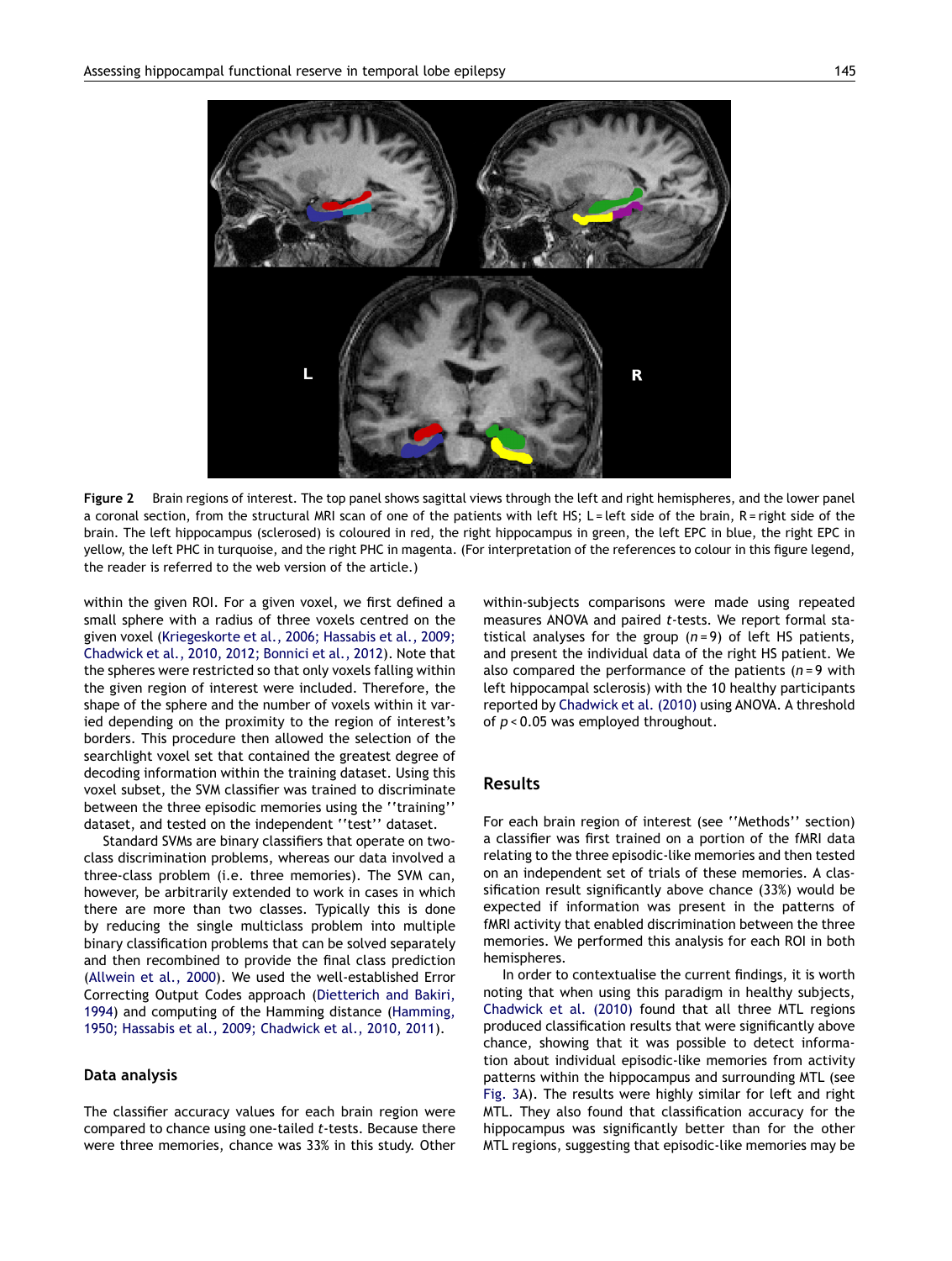<span id="page-6-0"></span>

**Figure 3** Results of the MVPA analyses. (A) Control data ( $n = 10$ , collapsed across hemispheres) from [Chadwick](#page-8-0) et [al.](#page-8-0) [\(2010\)](#page-8-0) using the same task as that employed in the current study. Mean classifier accuracy performances  $(\pm$  one standard error of the mean) are shown; chance was 33% (represented by the black dashed line). HC = hippocampus; EPC = entorhinal/periphinal cortex; PHC = parahippocampal cortex. (B) Data for the contralesional right MTL (from the 9 patients with left HS). (C) Results for the affected left MTL, where classifier performance for the sclerosed hippocampus (highlighted in red on the *x*-axis) was not significantly different to chance. Classifier performances in the other left MTL regions and all areas in the contralesional MTL were significantly above chance. (For interpretation of the references to colour in this figure legend, the reader is referred to the web version of the article.)

more distinct within the hippocampus than the surrounding cortex.

In a similar vein, we found that in the patients, classifiers operating on the patterns of activity across voxels in each region of the contralesional MTL predicted which memory was being recalled significantly above chance (HCR: *t* = 7.299, *p* = 0.0001; EPCR: *t* = 2.206, *p* = 0.029; PHCR: *t* = 2.450; *p* = 0.020) (Fig. 3B). Classification accuracy was significantly higher in the hippocampus compared to the EPC  $(t = 2.551, p = 0.034;$  not significant compared to the PHC  $t = 1.788$ ,  $p = 0.112$ ). This shows that the episodic-like memories of the movies were represented in the hippocampus in particular, and also in adjacent MTL structures, suggesting operational memory capacity of these contralateral MTL regions.

By contrast, the classifier accuracy within the sclerotic left hippocampus for the three memories was not significantly greater than chance (HCL: *t* = 1.225, *p* = 0.128; Fig. 3C), while classifier performances in the surrounding MTL regions were significantly above chance (EPCL: *t* = 3.067, *p* = 0.008; PHCL: *t* = 3.444, *p* = 0.004). Classification accuracy was significantly higher in the parahippocampal cortex than the sclerotic hippocampus (*t* = −3.853, *p* = 0.005). This suggests that discernable memory representations were absent in the sclerotic hippocampus, but present in adjacent MTL structures.

Having examined MTL structures in each hemisphere separately, we then made direct comparisons using a repeated-measures ANOVA. There was a significant interaction between the two factors of hemisphere and region  $(F = 4.561; p = 0.026)$  that was driven by a significant difference in classifier performance between the sclerotic and contralesional hippocampi (*t* = −3.989, *p* = 0.004), with the classifier operating on voxels in the sclerotic left hippocampus unable to distinguish between the three episodic memories.

Eight of the nine left HS patients showed a difference in performance between the hippocampi in the predicted direction; the performance of the classifier operating on voxels in the contralesional right hippocampus was greater

than that of the sclerotic left hippocampus (mean classifier performance HCL = 34.94%, SD = 7.16; HCR = 46.10%, SD = 5.51). Data for the one patient with right HS was also in the expected direction, with deceased classifier accuracy within the sclerosed right hippocampus (HCL 44.44%, HCR 36.67%). We also examined whether the at-chance result in the sclerotic hippocampi might have been associated with its smaller volume. No correlation between classification accuracy and hippocampal volume was found (Pearson *r* = 0.511,  $p = 0.16$ ).

The ninth left HS patient's results were equivocal (patient 9: HCL =  $44.95\%$ , HCR =  $43.12\%$ ; volumes for this patient: HCL 2970, HCR 3478). To investigate if this was related to clinical factors, correlations of classifier accuracy with variables such as patients' current age, age of epilepsy onset, epilepsy duration and seizure frequency were performed. No significant correlations were observed, although this may be due to the relatively small sample size.

Finally, we directly compared the fMRI data from the nine left hippocampal sclerosis patients with that of the ten healthy control participants reported by [Chadwick](#page-8-0) et [al.](#page-8-0) [\(2010\).](#page-8-0) Despite the controls being younger than the patients, there were no significant differences in classifier accuracies between the patient and controls for any MTL region except the left hippocampus, where classifier accuracy was significantly less in the patients (HCL *F* = 6.52, *p* = 0.02; HCR *F* = 0.001, *p* = 0.97; EPCL *F* = 1.57, *p* = 0.23; EPCR *F* = 0.94, *p* = 0.35; PHCL *F* = 0.7, *p* = 0.41; PHCR *F* = 1.3, *p* = 0.27). Of particular note, there was no difference between the groups in classifier accuracy for the right hippocampus. These findings therefore affirm the view that the sclerotic left hippocampi in the patients were dysfunctional, while the right hippocampi retained a normal level of mnestic functioning.

## **Discussion**

We found that predictable patterns of activity across voxels associated with specific memories could be detected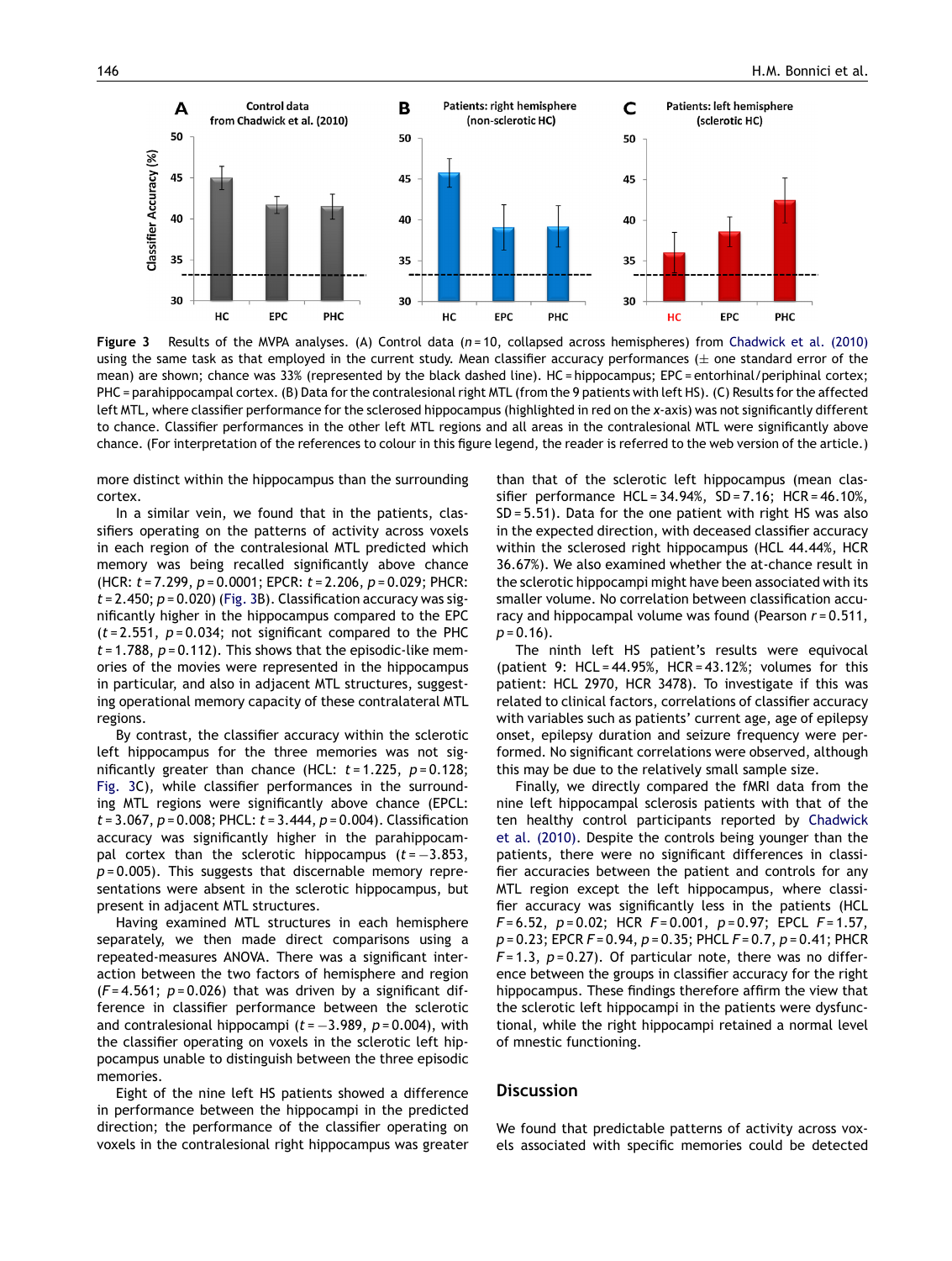in MTL structures, including the hippocampus, on the side contralateral to focal unilateral hippocampal sclerosis in a group of patients with TLE. By contrast, no discernible memory representations were apparent in the sclerotic hippocampus, although the adjacent MTL regions on that side contained detectable information about the memories. To our knowledge, this is the first MVPA-fMRI study to be reported in TLE, and therefore shows that the MVPA technique, designed to detect specific memory representations in patterns of fMRI data, permits interrogation of MTL functionality and in particular hippocampal functional reserve, complementing existing investigative protocols in TLE.

The paradigm we employed involved exposing all patients to the same set of movies that depicted everyday events. Memories of these naturalistic stimuli have been found to be encoded and represented in the left and right hippocampus of healthy controls, such that recall of these memories could be predicted from patterns of fMRI brain activity across hippocampal voxels ([Chadwick](#page-8-0) et [al.,](#page-8-0) [2010\).](#page-8-0) By capitalising on the bilateral nature of the memory traces associated with these episodic-like memories, we could examine and compare the memory capacity of the hippocampi in patients in whom one hippocampus was sclerotic. In this study we therefore deliberately focussed on patients where the structural imaging and neuropsychological tests pointed to selective involvement of one sclerotic hippocampus. That this damage compromised the mnestic capacity of that hippocampus was clear in the at-chance performance of the pattern classifier, which could not discern any reliable patterns of activity associated with the memories. This was in direct contrast to the contralateral hippocampus in which the memory traces were readily detected. Moreover, the contralateral hippocampus contained similar amounts of information about the memories when the patients were compared to healthy control participants, while the sclerotic hippocampus was severely compromised. Overall, therefore, the within- and between-subjects effects we observed suggest the MVPA approach is reliable, and offers new insights into hippocampal functional reserve in TLE.

This method was not only able to interrogate the functional status of the hippocampus, but also the surrounding medial temporal lobe tissue. The entorhinal/perirhinal and parahippocampal cortices in the contralesional hemisphere of the patients contained decodable information about the memories, and less so than the hippocampus, confirming the functional integrity, and functional hierarchy, of the wider MTL memory system on that side. Of particular note was the status of the EPC and PHC on the affected side, as information about the memories was detectable in these structures. This shows that in the presence of HS, adjacent MTL regions can retain a capacity to contribute to memory recall. The classifier operating on voxels in the PHC on the affected side seemed to perform better than its counterpart on the unaffected side [\(Fig.](#page-6-0) 3B and C), perhaps indicating a compensatory mechanism. However, when directly compared, there was no significant difference between the two (*t* = 0.97; *p* = 0.36), and no difference when compared to the control participants.

How do our MVPA findings relate to results from conventional fMRI memory studies in TLE? After all, asymmetric MTL activations have also been observed using standard fMRI paradigms, and much information can be gleaned from such studies. For instance, in tasks that were associated with bilateral activity within the MTL in healthy control participants, patients showed significantly reduced MTL activation ipsilesionally (e.g. [Detre](#page-8-0) et [al.,](#page-8-0) [1998;](#page-8-0) [Jokeit](#page-8-0) et [al.,](#page-8-0) [2001;](#page-8-0) [Mechanic-Hamilton](#page-8-0) et [al.,](#page-8-0) [2009\).](#page-8-0) In a complex scene encoding task seven patients with left TLE and three with right TLE were studied using a simple block design fMRI protocol. Patients showed asymmetry of activation with greater activation in the non-lesional MTL. However, fMRI activations were not correlated with neuropsychological performance, therefore it could not be definitively ascertained if contralateral activations were specifically related to successful memory encoding ([Detre](#page-8-0) et [al.,](#page-8-0) [1998\).](#page-8-0) [Jokeit](#page-9-0) et [al.](#page-9-0) [\(2001\)](#page-9-0) employed a spatial navigation task in a group of thirty patients with refractory TLE. Asymmetry of activation was seen in 90% of patients. Rank correlation was performed between the number of activated voxels within the MTL, out of scanner neuropsychological variables, and Wada test hemispheric memory performance. Correlations between visuospatial memory performance and right MTL activation but not left MTL activation were found. Left MTL activation was correlated with Wada hemispheric memory performance for visually presented objects. These correlations suggested that MTL activations during the task were related to the memory encoding process.

These examples illustrate that conventional fMRI BOLD activations typically index the involvement of brain regions in an experimental task. However, to more directly link the engagement of a brain area to successful memory function, further correlation with neuropsychological variables (as in [Jokeit](#page-9-0) et [al.,](#page-9-0) [2001\)](#page-9-0) or subsequent memory paradigms using, for example, an event-related analysis is necessary [\(Powell](#page-9-0) et [al.,](#page-9-0) [2007\).](#page-9-0) MVPA, however, offers the important added value of being able to assess the function of MTL structures at the level of fine-grained individual memory representations, which is a more direct reflection of the capacity of the MTL structures. This method provides the additional benefit of being able to distinguish specific neural representations within relatively small sub-regions of the medial temporal lobe in individual patients, thereby offering another dimension to delineating the functional topography of memory representations in the context of TLE.

Conventional fMRI memory encoding studies have also examined material-specific effects and some have observed memory reorganisation involving the contralesional MTL ([Golby](#page-9-0) et [al.,](#page-9-0) [2002;](#page-9-0) [Powell](#page-9-0) et [al.,](#page-9-0) [2007\).](#page-9-0) In left TLE patients subsequent memory studies using an event-related analysis showed reorganisation of verbal memory encoding to the contralateral hippocampus [\(Richardson](#page-9-0) et [al.,](#page-9-0) [2003\)](#page-9-0) and in right TLE patients reorganisation of visual encoding to involve the left hippocampus ([Powell](#page-9-0) et [al.,](#page-9-0) [2007\).](#page-9-0) It will be interesting for future studies to employ MVPA in this context to investigate the capacity for effective reorganisation in unilateral TLE.

In a similar vein, pre-operative conventional fMRI activations have been shown to be important predictors of post-surgical memory outcome in both material-specific memory paradigms ([Bonnelli](#page-8-0) et [al.,](#page-8-0) [2010;](#page-8-0) [Powell](#page-8-0) et [al.,](#page-8-0) [2008;](#page-8-0) [Richardson](#page-8-0) et [al.,](#page-8-0) [2004\)](#page-8-0) and tasks that are more bilaterally represented within the MTL [\(Janszky](#page-9-0) et [al.,](#page-9-0) [2005;](#page-9-0) [Mechanic-Hamilton](#page-9-0) et [al.,](#page-9-0) [2009\)](#page-9-0) in group studies. Because MVPA indexes the presence of predictable and useful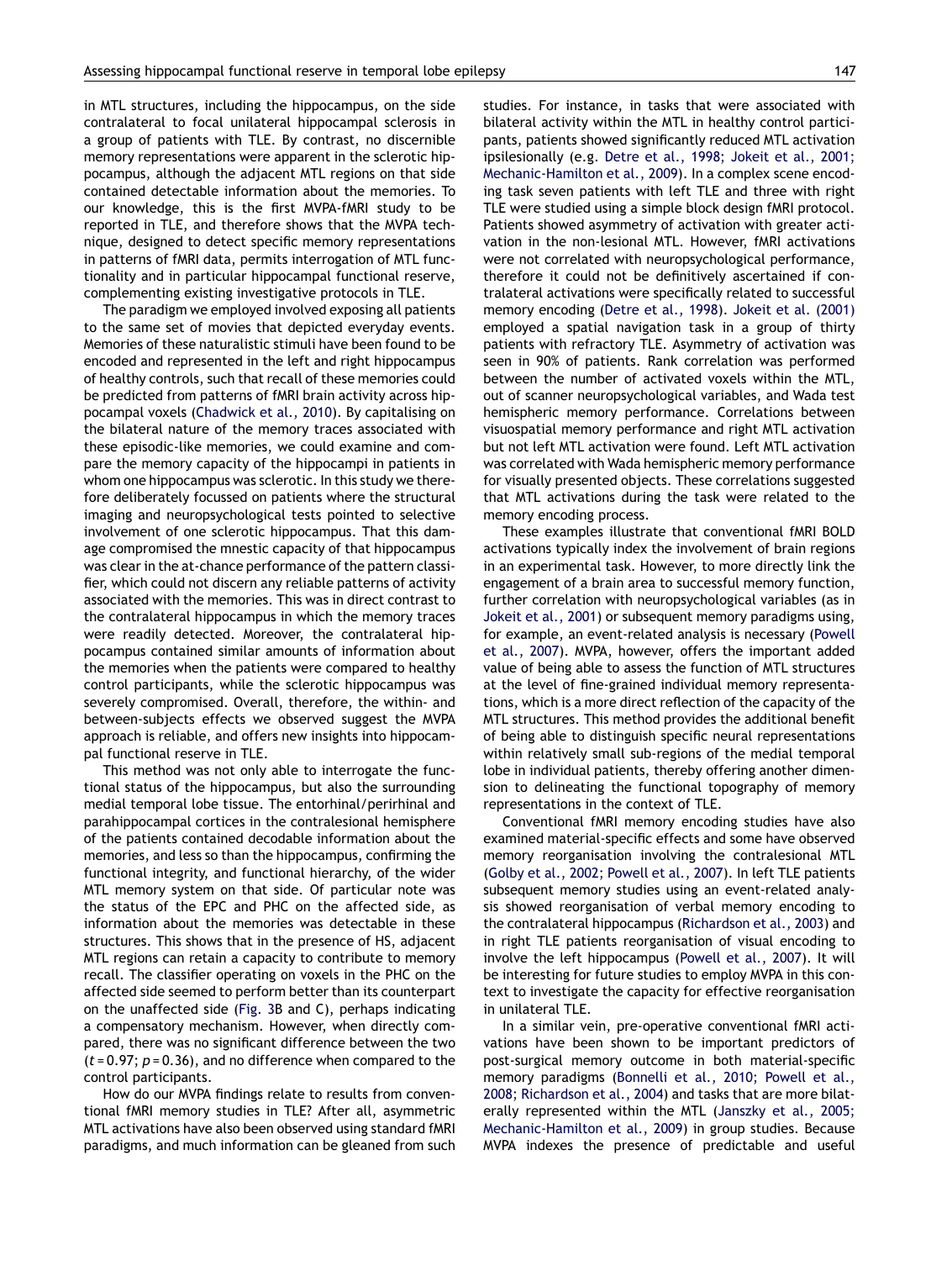<span id="page-8-0"></span>information pertaining to specific memories, and given that we have shown evidence for functional capacity within the MTL even on a single subject basis, this leads to the exciting possibility that pre-operative MVPA could also predict post-operative memory change in patient groups but also, crucially, at the level of individual patients.

Overall, our findings indicate that MVPA-fMRI could prove a useful non-invasive method of assessing pre-surgical memory capacity within the MTL. Despite our small sample size, our results illustrate that the MVPA approach to fMRI memory studies in the context of TLE can give an insight into hippocampal functional reserve. While this MVPA-fMRI method for assessing memory reserve shows promise, our study reveals clear targets for future inquiries. Here we examined memory recall in individuals with clear-cut unilateral HS (mostly left-sided) and memory profiles that echoed the laterality of this pathology. This was the logical first step in evaluating MVPA-fMRI because if the results did not concur with known pathology, this would discourage its future use. As it is, MVPA may be useful not only in addition to existing structural and functional MRI and neuropsychological data in straightforward cases, but could play a particularly useful role in patients in whom existing information is ambiguous (Baxendale et al., 2005). In those situations, MVPA-fMRI could give insights into the memory reserve of the hippocampi and surrounding MTL structures that may have a direct bearing on surgical decisions. Further work is now required to assess the validity of the MVPA-fMRI approach in larger cohorts, and patients with unilateral left and right HS as well as more complex cases. It will also be important to explore the efficacy of MVPA-fMRI with other memory paradigms, to investigate the concordance of MVPA with clinical data, and in particular the link between the absence of pattern recognition at the level of the sclerotic hippocampus and post-surgical memory status.

Finally, MVPA as it is commonly implemented including its use here, involves training support vector machine classifiers. This requires multiple presentations of the same stimuli in order to accrue enough examples of the brain activity patterns associated with each stimulus for training to be viable. As such, the technique depends on brain activity being stable from one instance of stimulus presentation to the next. Certain types of design, therefore, become more challenging, including learning paradigms in which the neural signatures of stimuli may be more dynamic. However, decoding methods are constantly evolving (Chadwick et al., 2012) and it is likely that opportunities for new applications in the context of pre-surgical evaluation of TLE patients will arise.

# **Conflict of interest**

None of the authors has any conflict of interest to disclose.

## **Acknowledgements**

This work was supported by the Wellcome Trust via a Senior Research Fellowship (WT084218) to EAM, and a Programme Grant (WT083148) to JSD. We thank Sallie Baxendale and Pam Thompson for their neuropsychological expertise, and

Janice Glensman and Kristjan Johannesson for imaging support.

# **References**

- Allwein, E., Shapire, R., Singer, Y., 2000. Reducing multiclass to binary: a unifying approach for margin classifiers. J. Mach. Learn. Res. 1, 113—141.
- Baxendale, S., 1998. Amnesia in temporal lobectomy patients: historical perspective and review. Seizure 7, 15—24.
- Baxendale, S.A., 2000. Carotid amytal testing and other amytal procedures. In: Oxbury, JM., Polkey, CE., Duchowny, M. (Eds.), Intractable Focal Epilepsy: Medical and Surgical Treatment. WB Saunders, London, pp. 627—636.
- Baxendale, S., 2002. The role of functional MRI in the presurgical investigation of temporal lobe epilepsy patients: a clinical perspective and review. J. Clin. Exp. Neuropsychol. 24, 664—676.
- Baxendale, S., Thompson, P., 2010. Beyond localization: the role of traditional neuropsychological tests in an age of imaging. Epilepsia 51, 2225—2230.
- Baxendale, S., Thompson, P., Duncan, J.S., 2005. The role of the Wada test in the surgical treatment of temporal lobe epilepsy: an international survey. Epilepsia 49, 715—729.
- Binder, J.R., Sabsevitz, D.S., Swanson, S.J., Hammeke, T.A., Raghavan, M., Mueller, W.M., 2008. Use of preoperative functional MRI to predict verbal memory decline after temporal lobe epilepsy surgery. Epilepsia 49, 1377—1394.
- Bonnelli, S.B., Powell, R.H.W., Yogarajah, M., Samson, R.S., Symms, M.R., Thompson, P.J., Koepp, M.J., Duncan, J.S., 2010. Imaging memory in temporal lobe epilepsy: predicting the effects of temporal lobe resection. Brain 133, 1186—1199.
- Bonnici, H.M., Kumaran, D., Chadwick, M.J., Weiskopf, N., Hassabis, D., Maguire, E.A., 2012. Decoding representations of scenes in the medial temporal lobes. Hippocampus 22, 1143—1153.
- Carr, V.A., Rissman, J., Wagner, A.D., 2010. Imaging the human medial temporal lobe with high-resolution fMRI. Neuron 65, 298—308.
- Chadwick, M.J., Hassabis, D., Weiskopf, N., Maguire, E.A., 2010. Decoding individual episodic memory traces in the human hippocampus. Curr. Biol. 20, 544—547.
- Chadwick, M.J., Hassabis, D., Maguire, E.A., 2011. Decoding overlapping memories in the medial temporal lobes using highresolution fMRI. Learn. Mem. 18, 742—746.
- Chadwick, M.J., Bonnici, H.M., Maguire, E.A., 2012. Decoding information in the human hippocampus: a user's guide. Neuropsychologia 50, 3107—3121.
- Chang, C.C., Lin, C.J., 2011. LIBSVM: a library for support vector machines. AVM Transactions on Intelligent Systems 2.
- Coughlan, A.K., Oddy, M., Crawford, J.R., 2007. Information Processing Battery. Brain Injury Rehabilitation Trust, London.
- Deichmann, R., Schwarzbauer, C., Turner, R., 2004. Optimisation of the 3D MDEFT sequence for anatomical brain imaging: technical implications at 1.5 and 3T. Neuroimage 21, 757—767.
- deTisi, J., Bell, G.S., Peacock, J.L., McEvoy, A.W., Harkness, W.F., Sander, J.W., Duncan, J.S., 2011. The long-term outcome of adult epilepsy surgery, patterns of seizure remission, and relapse: a cohort study. Lancet 378, 1388—1395.
- Detre, J.A., Maccotta, L., King, D., Alsop, D.C., Glosser, G., D'Esposito, M., Zarahn, E., Aguirre, G.K., French, J.A., 1998. Functional MRI lateralisation of memory in temporal lobe epilepsy. Neurology 50, 926—932.
- Dice, L.R., 1945. Measures of the amount of ecologic association between species. Ecology 26, 297—302.
- Dietterich, T.D., Bakiri, G., 1994. Solving multiclass learning problems via error-correcting output codes. J. Artif. Intell. Res. 2, 263—286.